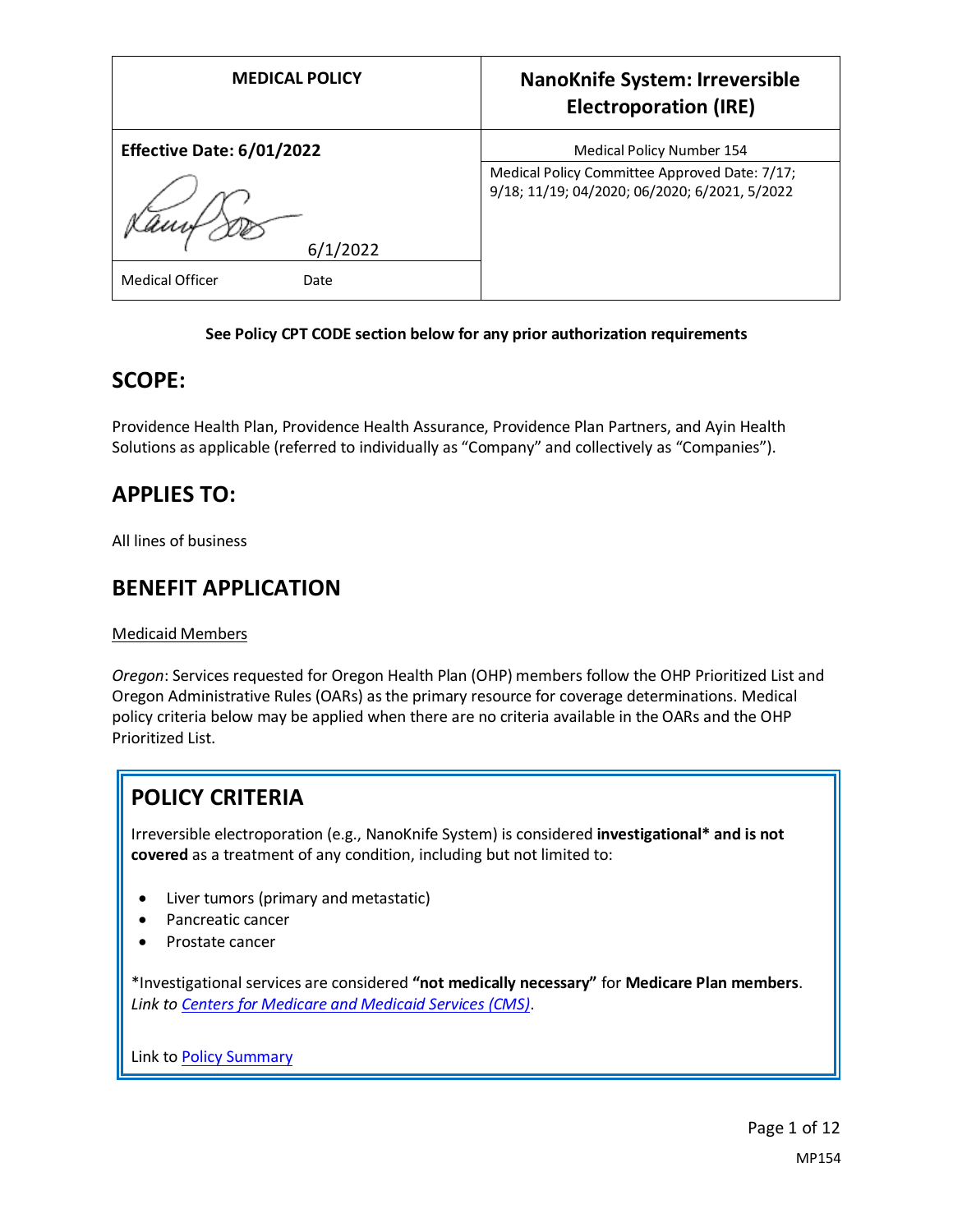### **BILLING GUIDELINES**

There are specific CPT codes for the use of irreversible electroporation as of April, 2022. Unlisted codes are not as specific and would not be the most appropriate to bill for IRE.

## **CPT CODES**

| <b>All Lines of Business</b>                                                                    |                                                                                                                                   |
|-------------------------------------------------------------------------------------------------|-----------------------------------------------------------------------------------------------------------------------------------|
| <b>Not Covered</b>                                                                              |                                                                                                                                   |
| 0600T                                                                                           | Ablation, irreversible electroporation; 1 or more tumors per organ, including imaging guidance,<br>when performed, percutaneous   |
| 0601T                                                                                           | Ablation, irreversible electroporation; 1 or more tumors, including fluoroscopic and ultrasound<br>guidance, when performed, open |
| <b>Unlisted Codes</b>                                                                           |                                                                                                                                   |
| All unlisted codes will be reviewed for medical necessity, correct coding, and pricing at the   |                                                                                                                                   |
| claim level. If an unlisted code is billed related to services addressed in this policy then it |                                                                                                                                   |
| will be denied as not covered.                                                                  |                                                                                                                                   |
| 32999                                                                                           | Unlisted procedure, lungs and pleura                                                                                              |
| 47399                                                                                           | Unlisted procedure, liver                                                                                                         |
| 48999                                                                                           | Unlisted procedure, pancreas                                                                                                      |
| 53899                                                                                           | Unlisted procedure, urinary system                                                                                                |

## **DESCRIPTION**

Irreversible electroporation (IRE) is a nonthermal tissue ablation technique that permeabilizes cell membranes by delivering pulses of high-voltage, electrical current across cell membranes. This creates permanent pores in the cell membrane, which leads to cell death and tissue necrosis. The process is similar to reversible electroporation, which is used to non-lethally increase the permeability of cells to chemotherapeutic agents but uses a higher voltage. IRE may be performed percutaneously using imaging guidance or during an open or laparoscopic surgical procedure.

IRE is currently under investigational as a treatment alternative to thermal ablation techniques such as radiofrequency ablation (RFA) and microwave ablation (MWA). However, it is unclear if this alternative to thermal ablation has fewer side effects. Some known side effects specific to IRE include intense but typically transient whole-body muscular contractions and cardiac arrhythmias.

The NanoKnife System (AngioDynamics Inc.) is a device that administers IRE, which is currently available in the United States and several countries worldwide. According to a recent Hayes review, "the NanoKnife System comprises a console with screen; generator; foot pedal; and, single-use, disposable electrode probes; and uses a proprietary algorithm to generate a treatment plan. Electrodes are placed into the tumor under computed tomography (CT) or ultrasonographic guidance. The device generates approximately 90 pulses of 1500 to 3000 volts to the tumor, with an ablation zone of ≤ 2.0 centimeters (cm). Patients are treated under general anesthesia with complete neuromuscular blockade."<sup>1-4</sup>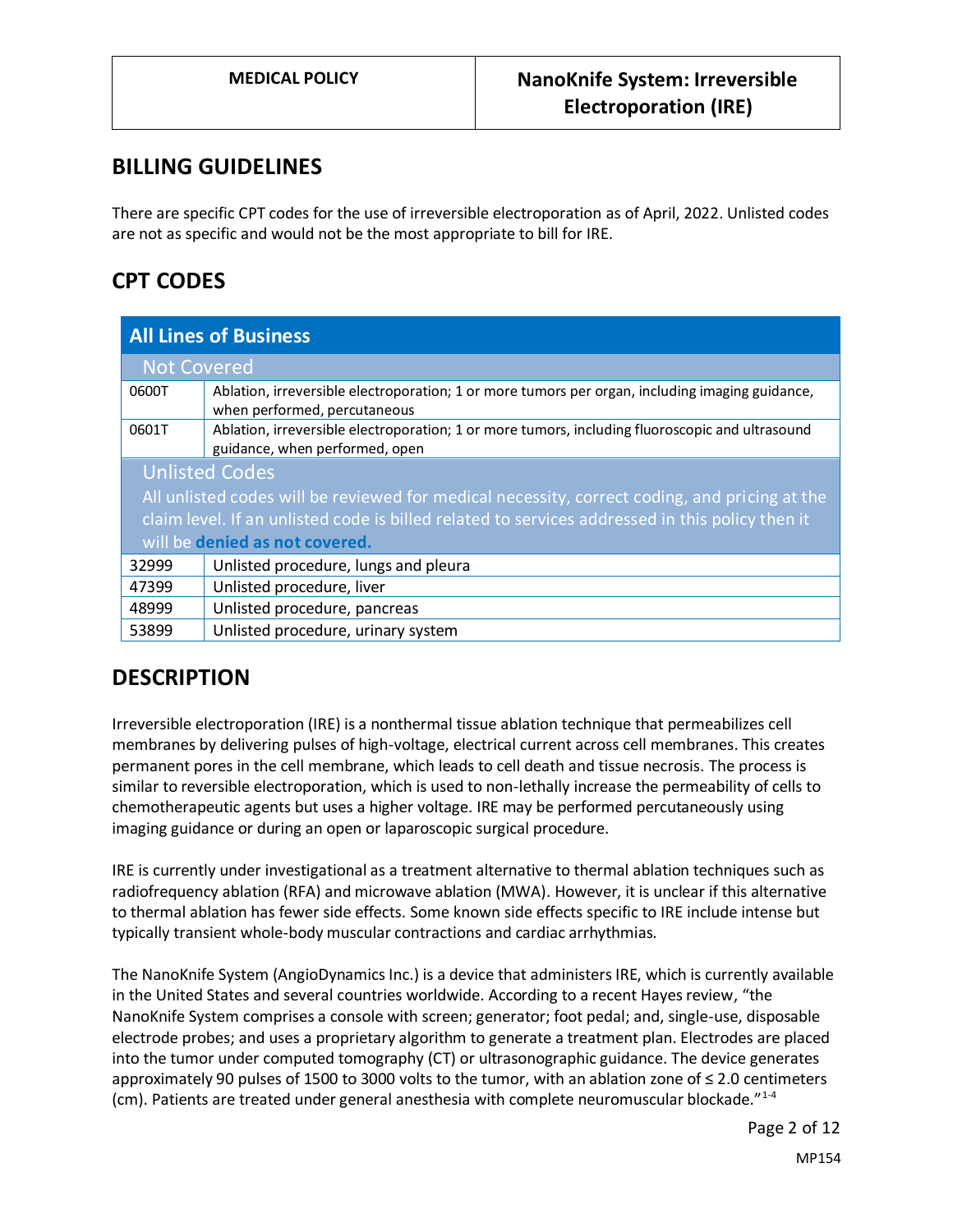### **REVIEW OF EVIDENCE**

A review of the ECRI, Hayes, Cochrane, and PubMed databases was conducted regarding the use of irreversible electroporation (IRE) as a treatment for any condition. Below is a summary of the available evidence identified through April of 2022. Due to the large and extensive body of evidence surrounding cancer treatment, the following evidence summary is limited to recent, high-quality, systematic reviews.

### Liver Tumors (Primary and Metastatic)

• In 2022, ECRI published a clinical evidence assessment of the NanoKnife System for treating liver cancer.<sup>5</sup> Two systematic review and meta-analyses and three nonrandomized retrospective studies were included in the assessment. The systematic review and meta-analysis by Gupta et al. consisted of 25 studies and totaled 776 patients.<sup>6</sup> The pooled overall survival rates at 6, 12, 24, and 36 months for hepatic malignancies was 93.28%. Overall complication rate was high at 23.7%, but most complications were graded as minor with major complications (Society of Interventional radiology classification C-F) occurred in 6.9% of patients. The second systematic review and meta-analysis by Yu et al. consisted of 26 studies with a total of 807 patients.<sup>7</sup> Among liver cancer patients, there was a complete ablation rate was 86% with irreversible electroporation treatment. Again, the incidence of complications was high at 23%, but most of these complications were minor. Major complications such as fistula development or hemorrhage were rare. One single-center retrospective study, Ma et al., noted that added irreversible electroporation to chemotherapy treatments improved rate of local tumor progression (16.7 % vs. 39.5%) as well as longer overall survival (19.3 months vs. 10.2 months) in patients with unresectable hilar cholangio-carcinoma. 8 Freeman et al. compared irreversible electroporation to radiofrequency ablation in patients with unresectable hepatocellular carcinoma and found that both treatments were comparable in terms of local recurrence-free survival.<sup>9</sup> There were no major procedure-related complications or deaths in either group. The final retrospective study by Verloh et al. also found that thermal (microwave ablation/radiofrequency ablation) and non-thermal irreversible electroporation treatments had comparable frequency of complications, duration of hospital/ICU length of stays, and occurrences of a post-ablation syndrome.<sup>10</sup>

Overall, irreversible electroporation works as intended to ablate tissue in the liver. However, its effectiveness for treating malignant liver tumors cannot be determined because reviewed studies pooled outcomes for patients with different cancer types, stages or tumor locations which limited generalization across studies. The studies are also at a high risk of bias due to the following:

- o Small sample size
- o Single-center design
- o Retrospective design
- o Lack of control group

ECRI gave the NanoKnife system an 'inconclusive- very low quality' evidence bar rating. There are currently three ongoing trials reviewed that may partially address evidence gaps. Two of these studies have estimated completion dates within the next year and the final study has an estimated completion date of January 2030.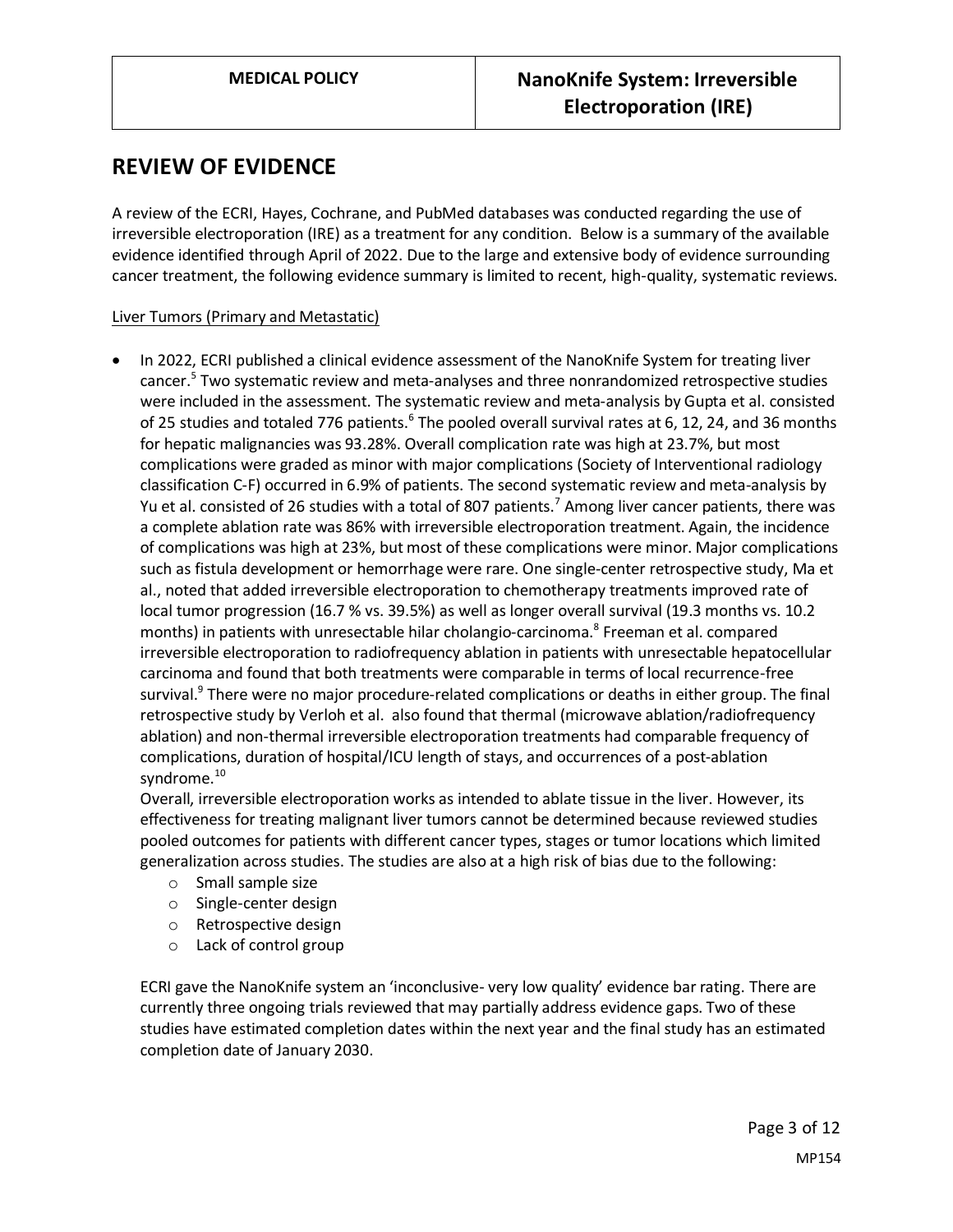- In 2018 (archived in 2019), Hayes updated their review of the NanoKnife irreversible electroporation (IRE) system as a treatment for liver tumors, including seven small case series (n=34 to 56, four of which were retrospective) and two recent systematic reviews.<sup>11</sup> Hayes archived the assessment in 2019. Overall, the body of evidence was determined to be very low quality. The review reported the following limitations:
	- $\circ$  The individual studies suffered from one or more of the following limitations: lack of sufficient power to detect reported outcomes, inconsistent data reporting, limited data on long-term survival and recurrence, a lack of definitive patient selection criteria, and questionable applicability outside of experienced treatment centers.
	- $\circ$  There was a lack of evidence from well-designed trials and only two studies compared the use of IRE with alternative ablation therapies.
	- o IRE might best be delivered within the context of a clinical trial.

As a result, Hayes rated the NanoKnife System to deliver IRE treatment in patients with unresectable primary or metastatic liver tumors as "**D2**", indicating that substantial uncertainty remains regarding the safety and efficacy of IRE for both primary and metastatic liver tumors, and additional welldesigned comparative studies reporting on improved long-term health outcomes such as pain relief are needed.

Similarly, another recent systematic review reported similar results and also concluded that although IRE treatment shows promise, additional studies are needed to determine the treatment's safety and efficacy in clinical settings. $12$ 

No additional high-quality systematic reviews comparing IRE to other treatments for primary or metastatic liver tumors were identified after the publication of the 0systematic reviews above.

### Pancreatic Cancer

• In 2022, ECRI published a clinical evidence assessment of NanoKnife for treating pancreatic cancer.<sup>13</sup> Four systematic reviews and 4 additional studies were assessed. The systematic reviews all have partial patient overlap as well as three of the four studies also included patient overlap, although report on different comparisons.<sup>2-4,14-17</sup> One systematic review by Sugumar et al. compared outcomes between multimodal therapy (chemotherapy  $\pm$  radiotherapy) with or without irreversible electroporation for patients with non-resected locally advanced pancreatic cancer.<sup>14</sup> There was similar overall survival rates between the two groups at 6 and 12 months with a decrease in survival rating at 12% compared to 28% at 24 months. The authors concluded that irreversible electroporation should remain experimental and should be used with caution in this patient population due to the current lack of quality prospective data. Ratnayake et al. analyzed the outcomes following margin accentuation irreversible electroporation pancreatic resection and found that this procedure during pancreatic surgery for stage III pancreatic cancer may result in increased R0 resection rates and improved overall survival with acceptable postoperative morbidity.<sup>15</sup> The third systematic review, Moris et al. concluded that the survival benefits of irreversible electroporation do not currently exist and that there needs to be awareness of the potential morbility and mortality associated with this treatment option.<sup>16</sup> In the review of outcomes in patients that underwent irreversible electroporation for unresectable locally advanced pancreatic cancer, it was found morbidity at 30% and mortality at 2.2%. For those studies that reported

Page 4 of 12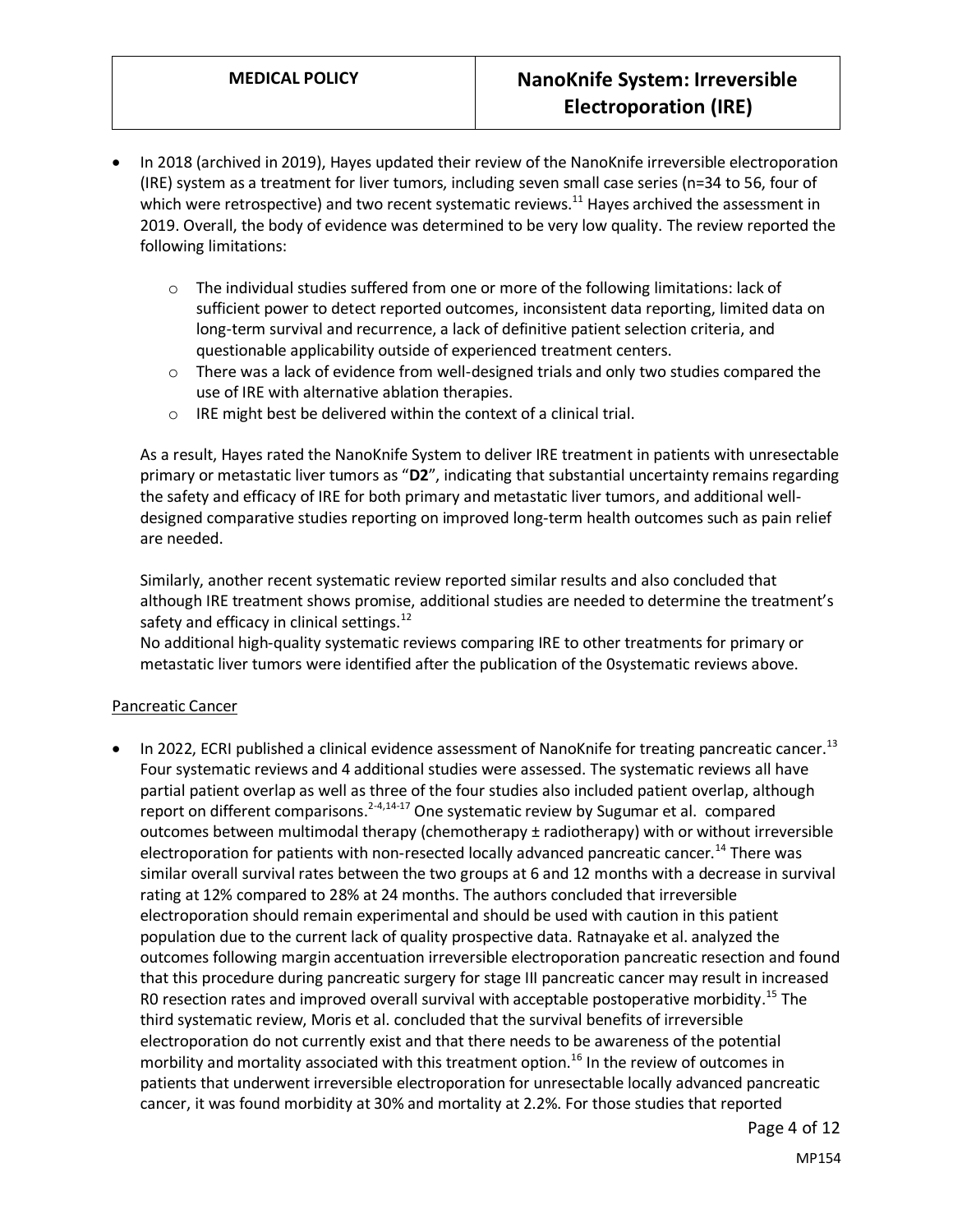complications according to the Clavien-Dindo classification system, 28.4% experienced grade I-II complications and severe complications (grade III or higher) were reported at 21%. In the final systematic review and meta-analysis by Tian et al., reviewed survival rates and relevant complications for patients with pancreatic cancer after irreversible electroporation.<sup>17</sup> They found a clear survival benefit for patients receiving this irreversible electroporation, although recommends future safety and effectivity monitoring from more large-scaled studies. One single-center, prospective, historically controlled trial, Månsson et al., did not show obvious gain in survival for the patients that completed the irreversible electroporation treatment (n = 24) compared to the registry group (radiochemotherapy,  $n = 4$ ; chemotherapy,  $n = 72$ ; radiotherapy,  $n = 4$ ; no treatment,  $n = 4$ ; and no treatment reported, n = 222) for the treatment of unresectable locally advanced pancreatic cancer.<sup>18</sup> The median survival after diagnosis for the two groups were 13.3 months and 9.9 months respectively. Six out of the 24 patients in the irreversible electroporation group had a severe complication after treatment. He et al. completed three retrospective studies that evaluated different treatment modalities and survival rates in patients with locally advanced pancreatic cancer.<sup>2-4</sup> One study compared irreversible electroporation to radiofrequency ablation following chemotherapy induction and found that, for tumors 4 cm or smaller, the irreversible electroporation had an increased overall survival at two years (53.5% compared to 27.0%) as well as an improved two year progression-free survival (at 28.4 % vs 6.4%).<sup>4</sup> For patients with a tumor size larger than 4 cm, the two treatment options resulted in comparable outcomes. A study comparing irreversible electroporation to radiotherapy following chemotherapy induction produced similar results with irreversible electroporation having a 2-year survival rate of 53.5% and 28.4% 2-year progression-free survival compared to radiotherapy at 20.7% and 5.6% respectively.<sup>3</sup> The final study by He et al. reviewed chemotherapy with (n= 203) or without (n=3,444) additional irreversible electroporation treatment.<sup>2</sup> Compared to the chemotherapy without irreversible electroporation group, the combination therapy patients experienced higher survival rates (mean overall survival of 21.6 months vs 7.1 months).

ECRI continues to list irreversible electroporation as inconclusive because the evidence is "too limited in scope and quality to support conclusions". Additionally, there was a lack of comparative data reported in the reviews. Moris et al. was comparative; however, none of the reviews included randomized trials. The four nonrandomized studies are all at high risk of bias due to the following:

- o Small sample size
- o Single-center focus
- o Retrospective design
- o Lack of randomization/blinding
- o Lack of control group

Furthermore, three of the four studies used the same small patient population that underwent irreversible electroporation and compared results to registry cohorts for different ablation modalities. One historical control study used patient data that lacked treatment information (such as chemotherapy, radiotherapy, etc.) for 222 of 229 patients. There are currently 11 ongoing trials to be completed in the next 1-2 years that may partially address evidence gaps, 3 of which are multicenter.

• In 2018 (archived in 2019), Hayes updated their review of the NanoKnife irreversible electroporation (IRE) system as a treatment for locally advanced pancreatic cancer, including one small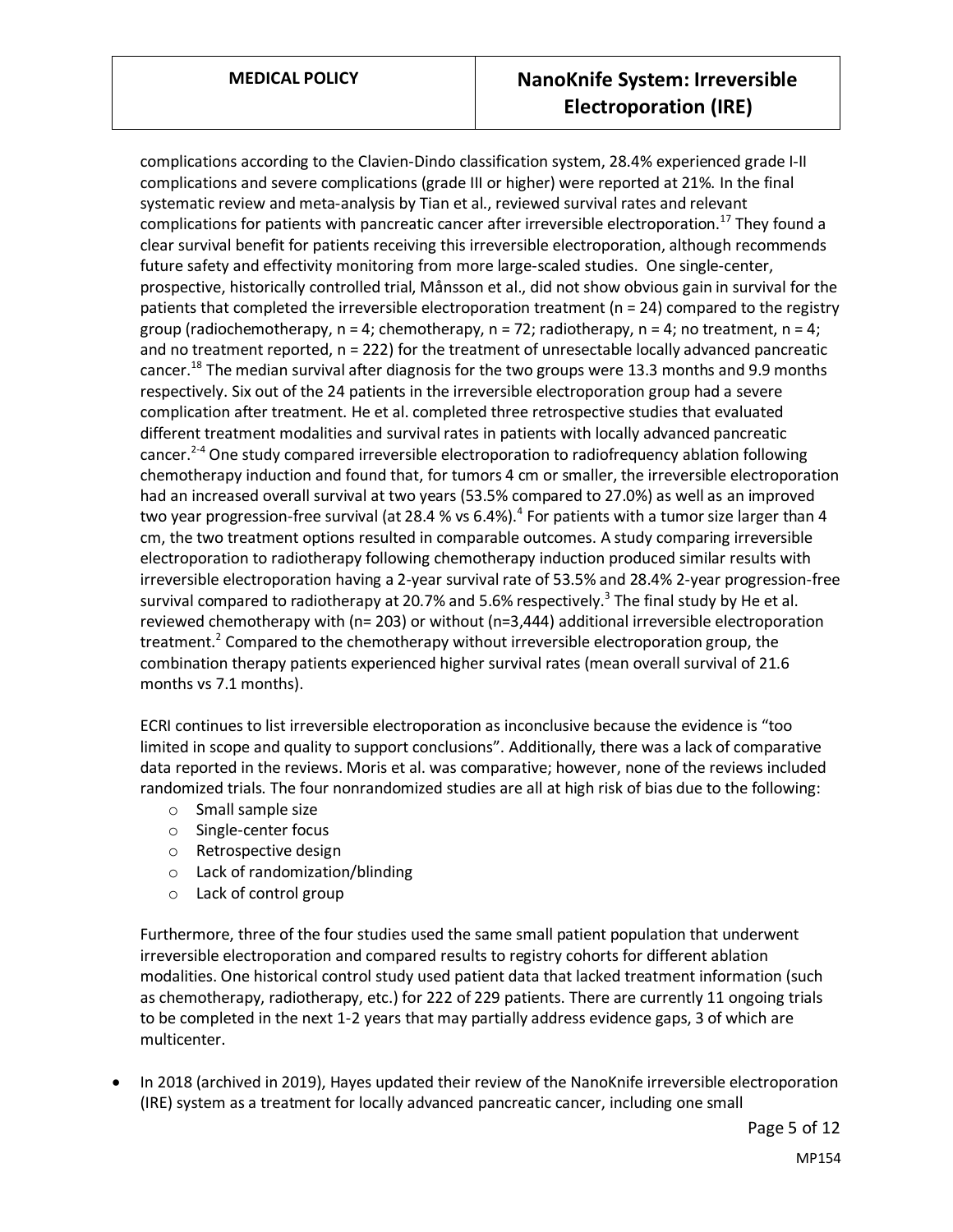nonrandomized comparative study, four case series and two one recent systematic review.<sup>1</sup> Hayes archived the assessment in 2019. Overall, the body of evidence was determined to be very low quality. The review reported the following limitations:

- $\circ$  The individual studies suffered from one or more of the following: selection bias of healthier patients for IRE treatment, and heterogeneity in terms of adjunctive treatments and patient selection.
- $\circ$  There was a lack of evidence from well-designed trials and questionable applicability of the procedure outside of experienced centers.
- $\circ$  The single included comparative study reported improved short-term overall and recurrence-free survival while using IRE as an adjunct compared with chemotherapy or CRT alone. However, by 18 20 months, the differences were no longer statistically significant.
- o IRE might best be delivered within the context of a clinical trial.

As a result, Hayes rated the NanoKnife System to deliver IRE treatment in patients with locally advanced pancreatic cancer as "**D2**", indicating that definitive criteria for the use of NanoKnife has not been established, and additional well-designed comparative studies reporting on improved long-term health outcomes such as pain relief are needed.

No additional high-quality systematic reviews reporting on the use of IRE to other treatments for locally advanced pancreatic cancer were identified after the publication of the systematic reviews above.

### Prostate Cancer

There were systematic reviews published for the treatment of prostate cancer, frequently evaluating focal treatment options.<sup>19-22</sup> Currently, the body of evidence for irreversible electroporation for prostate cancer do not have sufficient quality or quantity to support this focal treatment option becoming a standard treatment. While treatments were fairly well tolerated, larger studies are needed to evaluate the efficiency and adverse events.

### Other Indications

Systematic reviews have also been published on the use of IRE for a number of other indications, including the following:

- Prostate cancer<sup>19,21,22</sup>
- Mixed indications including renal, lung, pelvis and lymph node cancers  $^{23,24}$

There have also been theoretical reviews on expanding the use of irreversible electroporation to treat other conditions such as Atrial Fibrillation, although additional research is needed before this treatment option could be explored. 25,26

While initial findings indicate that irreversible electroporation may be a safe and feasible treatment option, the body of evidence is not of sufficient quality or quantity. Most of the indications are still in the development phase, as evidenced by the majority of studies being noncomparative and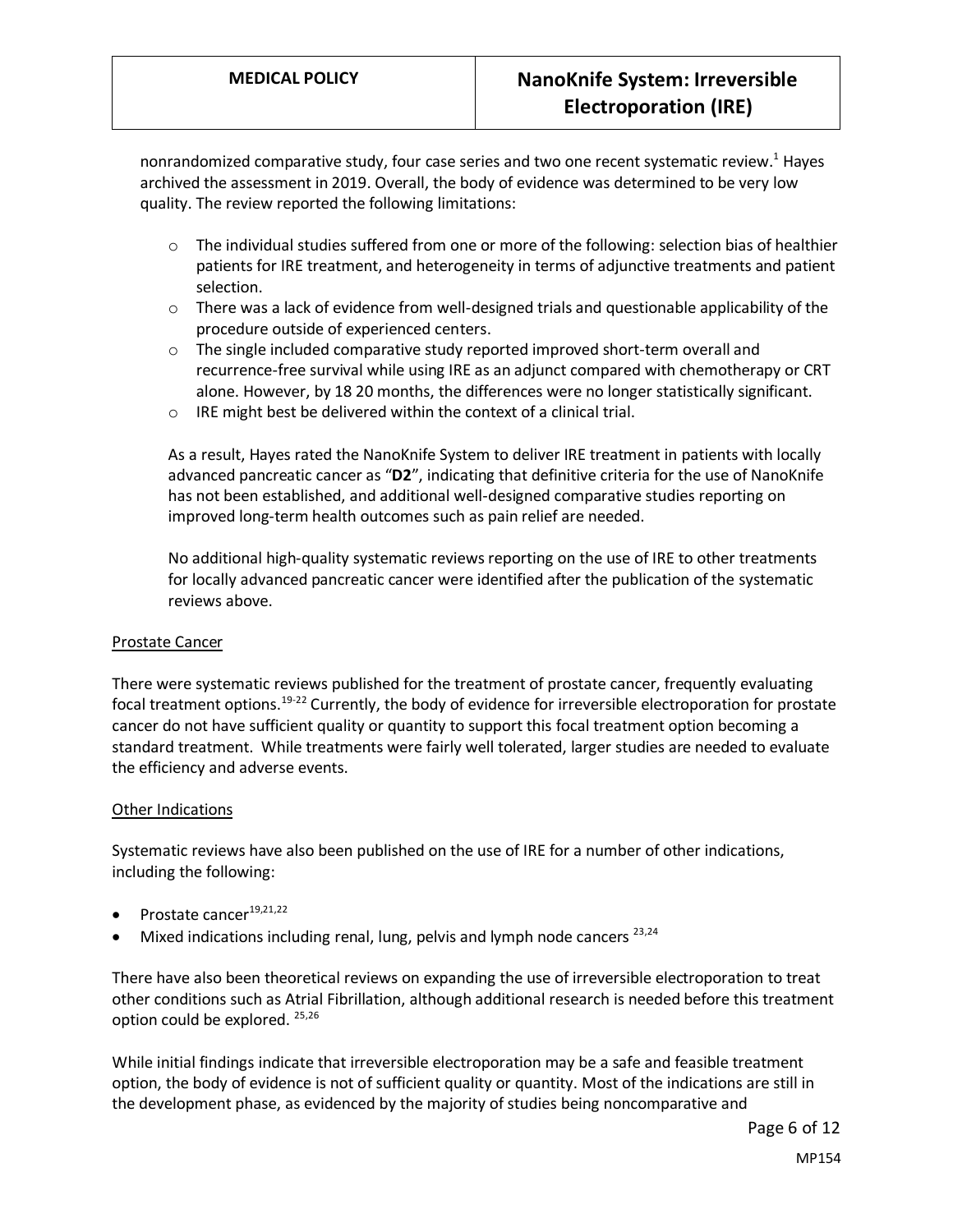retrospective in design. Other limitations reported include heterogenous outcomes, relatively short follow up (6-12 months), small sample sizes, and lack of reporting of statistical significance. More robustly designed studies using validated patient reported outcome measures for comparison are needed in order to determine the safety and efficacy of IRE as a treatment for any indication.

## **CLINICAL PRACTICE GUIDELINES**

National Comprehensive Cancer Network (NCCN)

• The NCCN guidelines for pancreatic adenocarcinoma (v.1.2022) state the following regarding irreversible electroporation (IRE):

"IRE may be safe and feasible and may improve survival outcomes. However, due to concerns about complications and technical expertise, the panel does not currently recommend IRE for locally advanced pancreatic cancer."<sup>27</sup>

• The NCCN guideline for hepatobiliary cancers (v1.2022) states the following regarding IRE:

"IRE has some advantages over RFA [radiofrequency ablation]. Notably the lack of "heat sink" effect and the ability to treat near vessels, bile ducts, and other critical structures. However, IRE can cause cardiac arrhythmias and uncontrolled muscle contractions. Some small studies have shown that IRE treatment for unresectable HCC is safe and feasible. In a small nonrandomized trial including 30 patients with malignant liver tumors, none of the eight patients with HCC experience a recurrence through 6-month follow-up. Recurrences have been reported following IRE for larger tumors. Larger studies are needed to determine the effectiveness of IRE for local HCC treatment.

Although inconclusive, available evidence suggests that the choice of ablative therapy for patients with early-stage HCC should be based on tumor size and location, underlying liver function, as well as available local radiologist expertise and experience. Ablative therapies are most effective for tumors < 3 cm that are in an appropriate location away from other organs and major vessels/bile ducts, with the best outcomes in tumors < 2 cm. $"^{28}$ 

### National Institute for Health and Care Excellence (NICE)

NICE has published interventional procedure guidance on the use of irreversible electroporation for treating a number of indications, including pancreatic cancer, prostate cancer<sup>29,30</sup>, renal cancer, metastases of the liver<sup>31</sup>, and primary lung cancer and metastases in the lung. All of these guidance publications came to the same conclusion, stating:

"Current evidence on the safety and efficacy of irreversible electroporation for treating [cancers indicated above] is inadequate in quantity and quality. Therefore, this procedure should only be used in the context of research. In particular, studies should report the effect of the procedure on local tumour control and patient survival"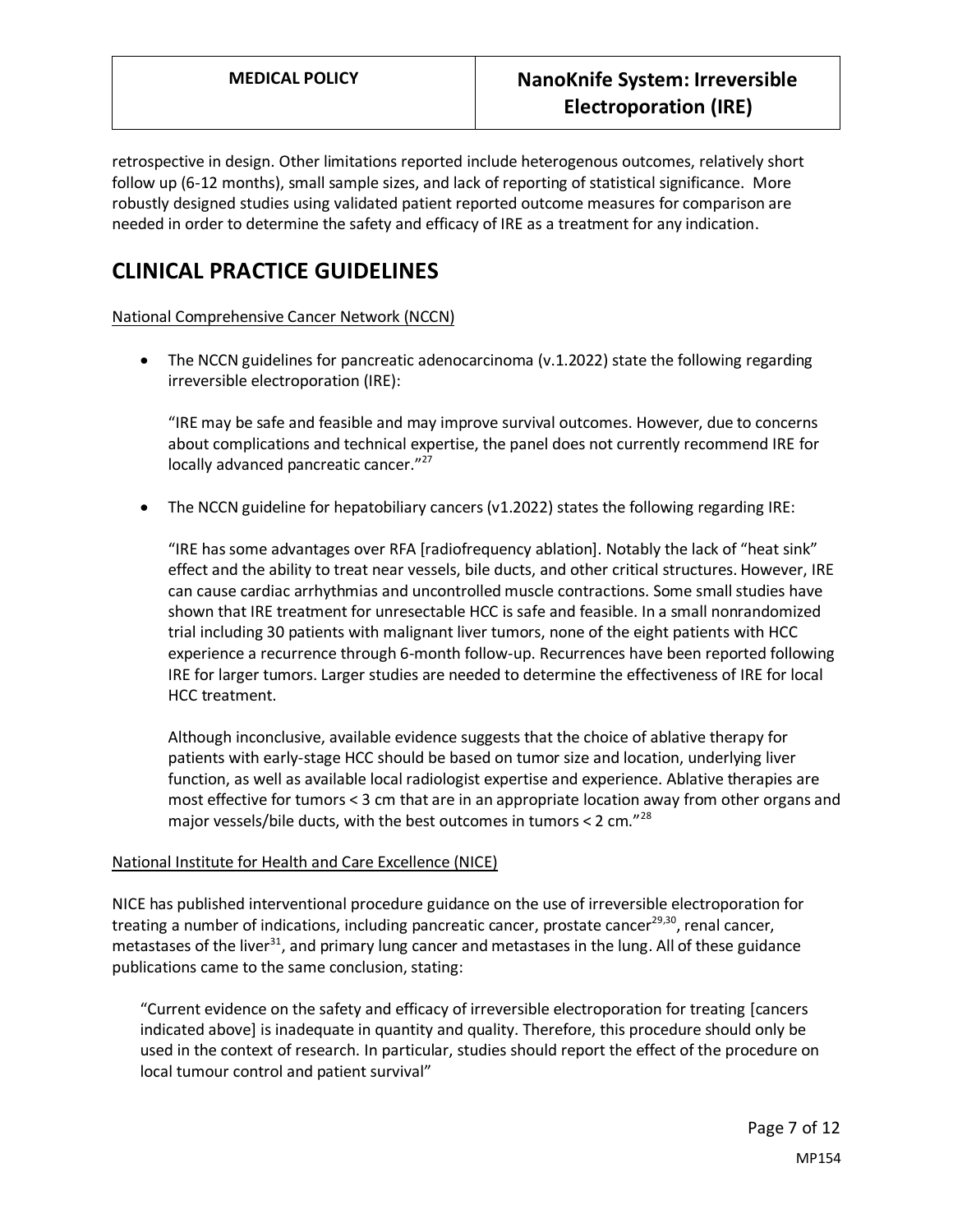NICE has also published interventional procedure guidance on the use of irreversible electroporation for primary liver cancer with the following recommendation:  $32$ 

"Evidence on the safety of irreversible electroporation for primary liver cancer shows serious but infrequent and well-recognized complications. Evidence on its efficacy is inadequate in quantity and quality. Therefore, this procedure should only be used in the context of research."

Additionally, patient selection should be multidisciplinary team and the procedure should only be done in specialist centers by clinicians with experience and specific training.

## **CENTERS FOR MEDICARE & MEDICAID**

<span id="page-7-0"></span>As of April 22, 2022, no specific Medicare coverage policy or guidance (e.g., manual, national coverage determination [NCD], local coverage determination [LCD] article [LCA], etc.) was identified for the Company's service area which addresses irreversible electroporation. In the absence of a NCD, LCD, or other Medicare policy, Medicare guidelines allow a Medicare Advantage Organization (MAO) to make coverage determinations, applying an objective, evidence-based process, based on authoritative evidence. *(Medicare Managed Care Manual, Ch. 4, §90.5)* Therefore, this Company coverage review will be applied for medical necessity decision-making.

Under Medicare, only medically reasonable and necessary services are covered *(Title XVIII of the Social Security Act, §1862(a)(1)(A))*. Procedures, devices, or other medical technologies which lack scientific evidence regarding safety and efficacy because they are investigational or experimental are considered **"not medically reasonable or necessary" for Medicare Plan members**. *(Medicare Claims Processing Manual, Ch. 23, §30 A).*

## <span id="page-7-1"></span>**POLICY SUMMARY**

There is insufficient evidence to support the use of irreversible electroporation (IRE) as a treatment for any indication, including but not limited to for treating cancer of the liver, pancreas, prostate, and kidneys. For all indications for which IRE has been proposed as a treatment, there is a limitation of randomized trials comparing IRE to other ablative treatment modalities as well as a lack of comparative data between treatment modalities, data on long-term outcomes, multicenter studies, and sufficiently large sample sizes. Furthermore, the NanoKnife System, the only IRE device identified, is currently only FDA-approved for soft tissue ablation and not for any specific tumor type. There is an ongoing FDAapproved trial regarding the use of the NanoKnife System in the treatment of prostate cancer, but it is not expected to conclude until March 2024. Therefore, the use if this IRE device for any type of cancer treatment is considered off-label. Lastly, clinical practice guidelines do not support the use of IRE for any indication.

# **INSTRUCTIONS FOR USE**

Company Medical Policies serve as guidance for the administration of plan benefits. Medical policies do not constitute medical advice nor a guarantee of coverage. Company Medical Policies are reviewed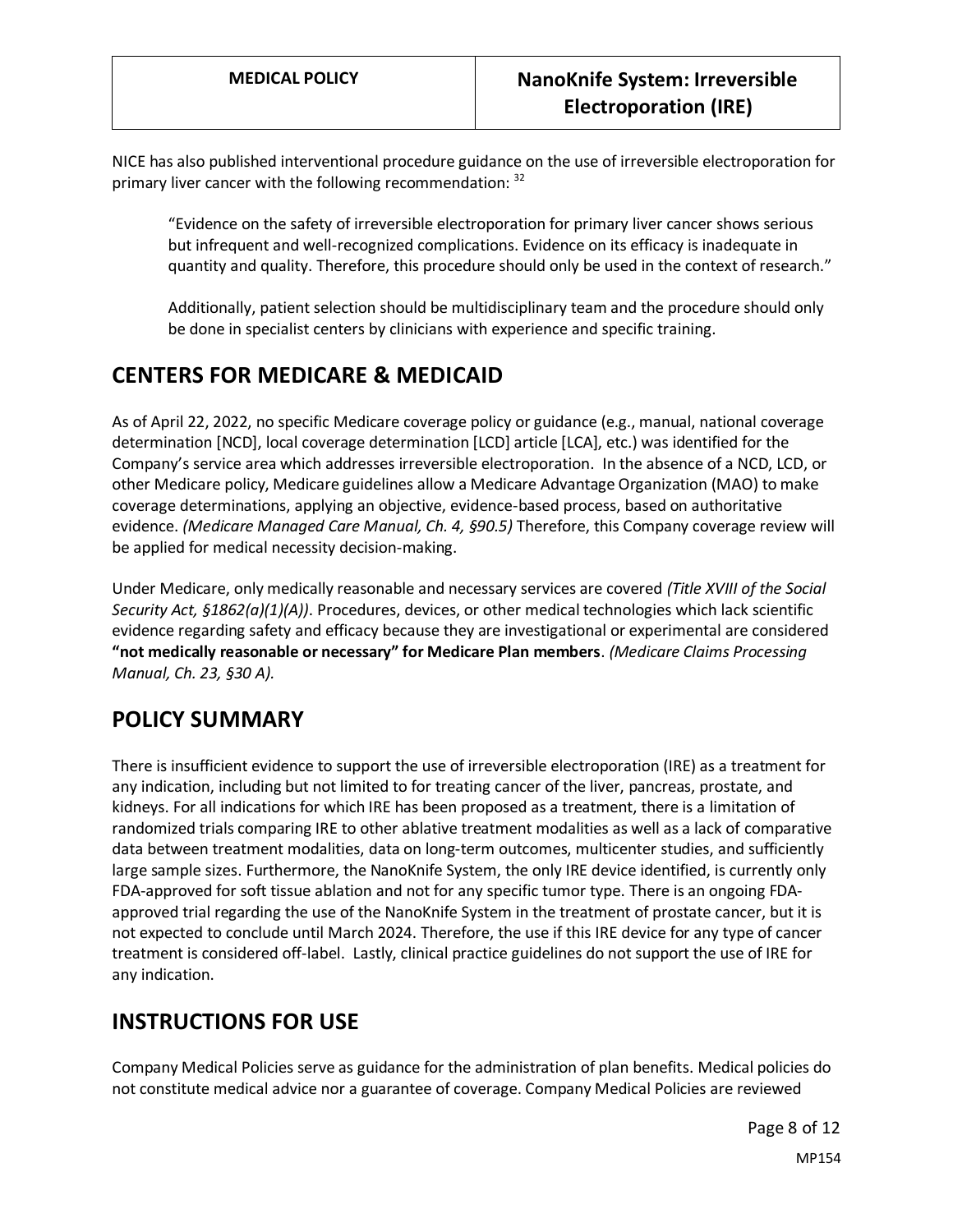annually and are based upon published, peer-reviewed scientific evidence and evidence-based clinical practice guidelines that are available as of the last policy update. The Companies reserve the right to determine the application of Medical Policies and make revisions to Medical Policies at any time. Providers will be given at least 60-days notice of policy changes that are restrictive in nature.

The scope and availability of all plan benefits are determined in accordance with the applicable coverage agreement. Any conflict or variance between the terms of the coverage agreement and Company Medical Policy will be resolved in favor of the coverage agreement.

## **REGULATORY STATUS**

### Mental Health Parity Statement

Coverage decisions are made on the basis of individualized determinations of medical necessity and the experimental or investigational character of the treatment in the individual case. In cases where medical necessity is not established by policy for specific treatment modalities, evidence not previously considered regarding the efficacy of the modality that is presented shall be given consideration to determine if the policy represents current standards of care.

### U.S. Food & Drug Administration (FDA)

The NanoKnife System (AngioDynamics Inc.) is classified as a class II device and received FDA clearance through the 510(k) clearance program in 2011 (K102329).<sup>33</sup>

This FDA clearance is for the surgical ablation of soft tissue. The NanoKnife System has not received clearance for the therapy or treatment of any specific disease or condition. The NanoKnife System has not received approval to market the device as a device for tumor ablation; currently, its use for treating specific types of tumors is considered off-label. $<sup>1</sup>$ </sup>

The NanoKnife System (AngioDynamics Inc.) is currently undergoing a clinical trial: Pivotal study of the NanoKnife System for the Ablation of Prostate Tissue in an Intermediate-Risk Population.<sup>34</sup> The study began in March 2022 and expected to conclude in March 2024.

# **MEDICAL POLICY CROSS REFERENCES**

• Liver Tumor Treatment

### **REFERENCES**

1. Hayes. Health Technology Assessment. NanoKnife System for Irreversible Electroporation Treatment of Locally Advanced Pancreatic Cancer. Published: 09/01/2016. Reviewed: 08/27/2017. ARCHIVED Sep 30, 2019. Report outdated. [https://evidence.hayesinc.com/report/htb.nanoknife3033#home.](https://evidence.hayesinc.com/report/htb.nanoknife3033#home) Accessed 4/20/2022.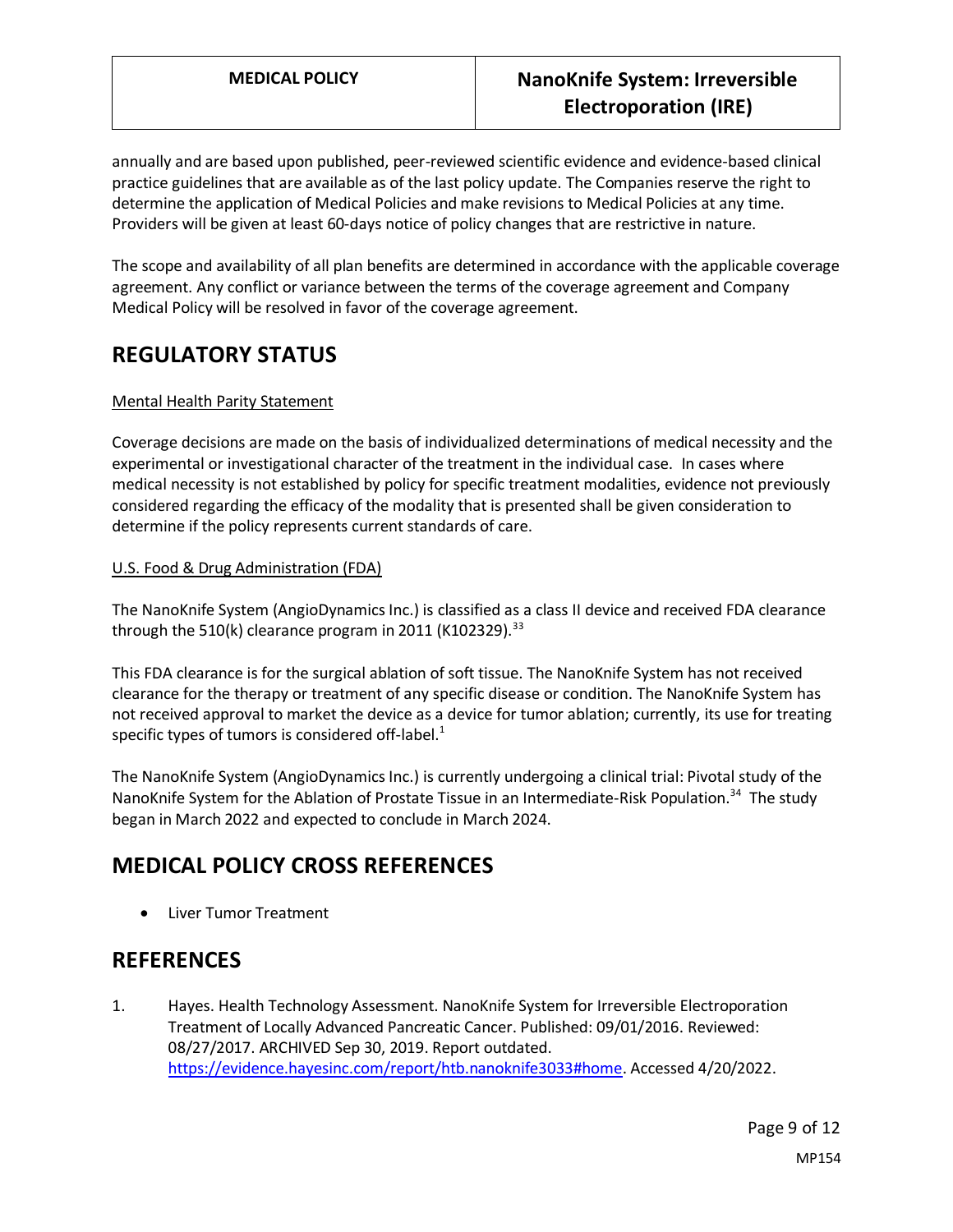- 2. He C, Huang X, Zhang Y, Cai Z, Lin X, Li S. Comparison of Survival Between Irreversible Electroporation Followed by Chemotherapy and Chemotherapy Alone for Locally Advanced Pancreatic Cancer. *Front Oncol.* 2020;10:6.
- 3. He C, Wang J, Sun S, et al. Irreversible electroporation versus radiotherapy after induction chemotherapy on survival in patients with locally advanced pancreatic cancer: a propensity score analysis. *BMC Cancer.* 2019;19(1):394.
- 4. He C, Wang J, Zhang Y, Cai Z, Lin X, Li S. Comparison of combination therapies in the management of locally advanced pancreatic cancer: Induction chemotherapy followed by irreversible electroporation vs radiofrequency ablation. *Cancer Med.* 2020;9(13):4699-4710.
- 5. ECRI. NanoKnife System (AngioDynamics, Inc.) for Treating Liver Cancer. Published 5/7/2013. Updated 3/30/2022.
	- [https://www.ecri.org/components/ProductBriefs/Pages/13586.aspx?tab=1.](https://www.ecri.org/components/ProductBriefs/Pages/13586.aspx?tab=1) Accessed 4/6/2022.
- 6. Gupta P, Maralakunte M, Sagar S, et al. Efficacy and safety of irreversible electroporation for malignant liver tumors: a systematic review and meta-analysis. *European Radiology.*  2021;31(9):6511-6521.<https://doi.org/10.1007/s00330-021-07742-y>
- 7. Yu M, Li S. Irreversible electroporation for liver cancer ablation: A meta analysis. *Eur J Surg Oncol.* 2021.
- 8. Ma Y, Chen Z, Zhu W, et al. Chemotherapy plus concurrent irreversible electroporation improved local tumor control in unresectable hilar cholangiocarcinoma compared with chemotherapy alone. *International Journal of Hyperthermia.* 2021;38(1):1512-1518. <https://doi.org/10.1080/02656736.2021.1991008>
- 9. Freeman E, Cheung W, Ferdousi S, et al. Irreversible electroporation versus radiofrequency ablation for hepatocellular carcinoma: a single centre propensity-matched comparison. *Scand J Gastroenterol.* 2021;56(8):942-947.
- 10. Verloh N, Jensch I, Lürken L, et al. Similar complication rates for irreversible electroporation and thermal ablation in patients with hepatocellular tumors. *Radiol Oncol.* 2019;53(1):116-122. <https://pubmed.ncbi.nlm.nih.gov/30840591>
- 11. Hayes. Health Technology Assessment. NanoKnife System for Irreversible Electroporation Treatment of Primary and Metastatic Liver Tumors. Published: 09/15/2016. Reviewed: 09/12/2017. ARCHIVED Oct 14, 2019. Report outdated. [https://evidence.hayesinc.com/report/htb.nanoknife2494.](https://evidence.hayesinc.com/report/htb.nanoknife2494) Accessed
- 12. Lyu T, Wang X, Su Z, et al. Irreversible electroporation in primary and metastatic hepatic malignancies: A review. *Medicine (Baltimore).* 2017;96(17):e6386. <https://www.ncbi.nlm.nih.gov/pubmed/28445252>
- 13. ECRI. NanoKnife System (AngioDynamics, Inc.) for Treating Pancreatic Cancer. Published 2/5/16. Updated 4/5/2022[. https://www.ecri.org/components/ProductBriefs/Pages/24191.aspx?tab=1.](https://www.ecri.org/components/ProductBriefs/Pages/24191.aspx?tab=1) Accessed 4/21/2022.
- 14. Sugumar K, Hurtado A, Naik I, et al. Multimodal therapy with or without irreversible electroporation for unresectable locally advanced pancreatic adenocarcinoma: a systematic review and meta-analysis. *HPB (Oxford).* 2021.
- 15. Ratnayake B, Al-Leswas D, Mohammadi-Zaniani G, et al. Margin Accentuation Irreversible Electroporation in Stage III Pancreatic Cancer: A Systematic Review. *Cancers (Basel).*  2021;13(13).
- 16. Moris D, Machairas N, Tsilimigras DI, et al. Systematic Review of Surgical and Percutaneous Irreversible Electroporation in the Treatment of Locally Advanced Pancreatic Cancer. *Ann Surg Oncol.* 2019;26(6):1657-1668.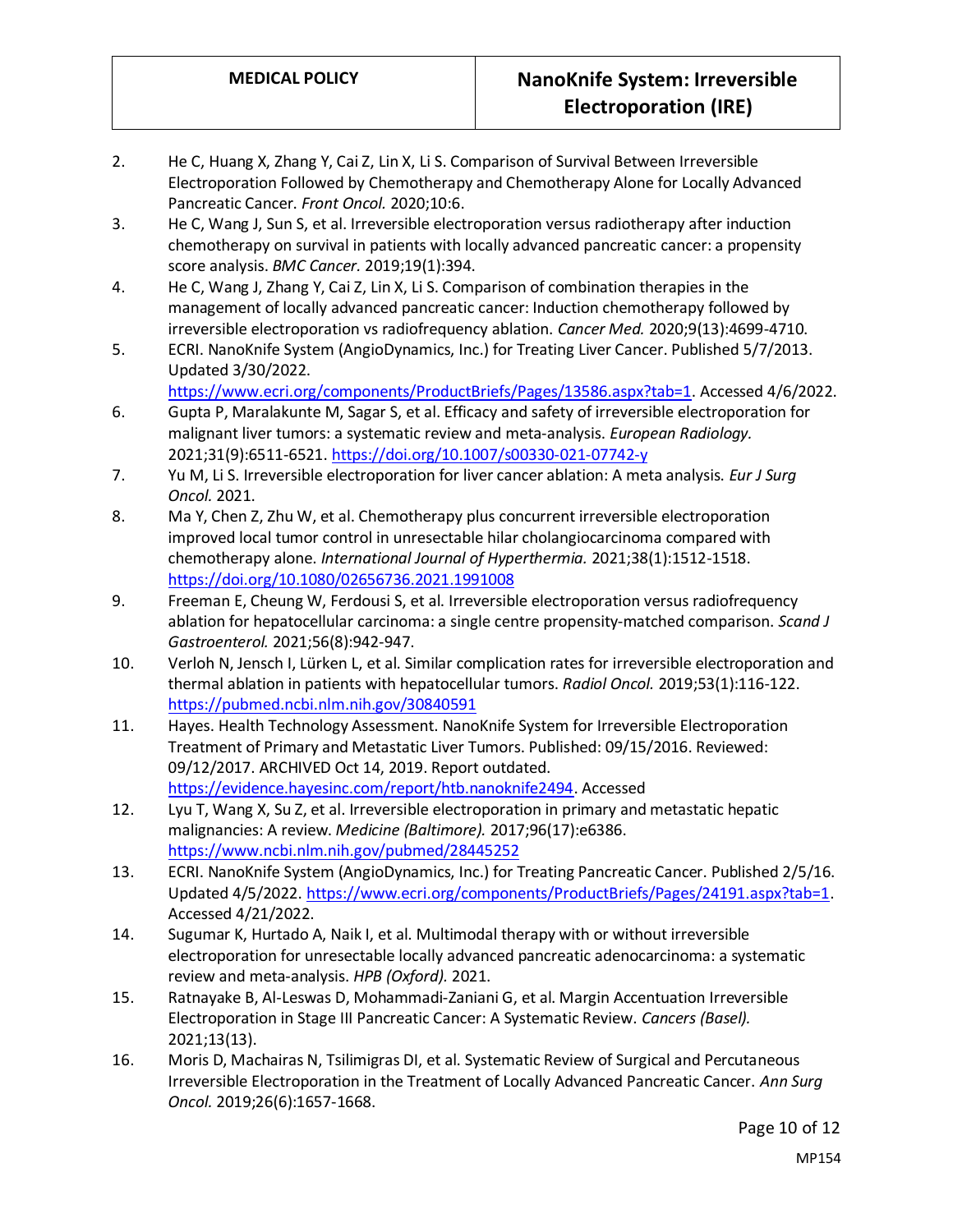- 17. Tian G, Liu X, Zhao Q, Xu D, Jiang T. Irreversible Electroporation in Patients with Pancreatic Cancer: How Important Is the New Weapon? *Biomed Res Int.* 2018;2018:5193067.
- 18. Månsson C, Brahmstaedt R, Nygren P, Nilsson A, Urdzik J, Karlson BM. Percutaneous Irreversible Electroporation as First-line Treatment of Locally Advanced Pancreatic Cancer. *Anticancer Res.*  2019;39(5):2509-2512.
- 19. Faure Walker NA, Norris JM, Shah TT, et al. A comparison of time taken to return to baseline erectile function following focal and whole gland ablative therapies for localized prostate cancer: A systematic review. *Urol Oncol.* 2018;36(2):67-76. <https://www.ncbi.nlm.nih.gov/pubmed/29277585>
- 20. Hopstaken JS, Bomers JGR, Sedelaar MJP, Valerio M, Fütterer JJ, Rovers MM. An Updated Systematic Review on Focal Therapy in Localized Prostate Cancer: What Has Changed over the Past 5 Years? *Eur Urol.* 2022;81(1):5-33.
- 21. Linares-Espinos E, Carneiro A, Martinez-Salamanca JI, et al. New technologies and techniques for prostate cancer focal therapy. *Minerva Urol Nefrol.* 2018;70(3):252-263. <https://www.ncbi.nlm.nih.gov/pubmed/29664243>
- 22. Valerio M, Cerantola Y, Eggener SE, et al. New and Established Technology in Focal Ablation of the Prostate: A Systematic Review. *Eur Urol.* 2017;71(1):17-34. <https://www.ncbi.nlm.nih.gov/pubmed/27595377>
- 23. Hilton A, Kourounis G, Georgiades F. Irreversible electroporation in renal tumours: A systematic review of safety and early oncological outcomes. *Urologia.* 2022:3915603221077590.
- 24. Scheffer HJ, Nielsen K, de Jong MC, et al. Irreversible electroporation for nonthermal tumor ablation in the clinical setting: a systematic review of safety and efficacy. *J Vasc Interv Radiol.*  2014;25(7):997-1011; quiz 1011.<https://www.ncbi.nlm.nih.gov/pubmed/24656178>
- 25. McBride S, Avazzadeh S, Wheatley AM, et al. Ablation Modalities for Therapeutic Intervention in Arrhythmia-Related Cardiovascular Disease: Focus on Electroporation. *J Clin Med.* 2021;10(12).
- 26. Verma MS, Terricabras M, Verma A. The Cutting Edge of Atrial Fibrillation Ablation. *Arrhythm Electrophysiol Rev.* 2021;10(2):101-107.
- 27. National Comprehensive Cancer Network (NCCN) Clinical Practice Guidelines in Oncology (NCCN Guidelines): Pancreatic Adenocarcinoma. [https://www.nccn.org/professionals/physician\\_gls/pdf/pancreatic.pdf.](https://www.nccn.org/professionals/physician_gls/pdf/pancreatic.pdf) Published 2022. Updated 2/24/2022. Accessed 4/25/2022.
- 28. National Comprehensive Cancer Network (NCCN) Clinical Practice Guidelines in Oncology (NCCN Guidelines): Hepatobiliary Cancers. [https://www.nccn.org/professionals/physician\\_gls/pdf/hepatobiliary.pdf.](https://www.nccn.org/professionals/physician_gls/pdf/hepatobiliary.pdf) Published 2022. Updated 3/29/2022. Accessed 4/25/2022.
- 29. National Institute for Health and Care Excellence (NICE). Interventional procedures guidance [IPG572]. Irreversible electroporation for treating prostate cancer. Published date: December 2016[. https://www.nice.org.uk/guidance/ipg572.](https://www.nice.org.uk/guidance/ipg572) Accessed 4/25/2022.
- 30. National Institute for Health and Care Excellence (NICE). Interventional procedures guidance [IPG572]. Irreversible electroporation for treating prostate cancer. Published date: December 2016[. https://www.nice.org.uk/guidance/ipg572.](https://www.nice.org.uk/guidance/ipg572) Accessed 4/30/2021.
- 31. National Institute for Health and Care Excellence (NICE). Interventional procedures guidance [IPG445]. Irreversible electroporation for treating liver metastases. Published date: February 2013[. https://www.nice.org.uk/guidance/ipg445.](https://www.nice.org.uk/guidance/ipg445) Accessed 4/25/2022.
- 32. National Institute for Health and Care Excellence (NICE). Interventional procedures guidance [IPG444]. Irreversible electroporation for treating primary liver cancer. Published date: February